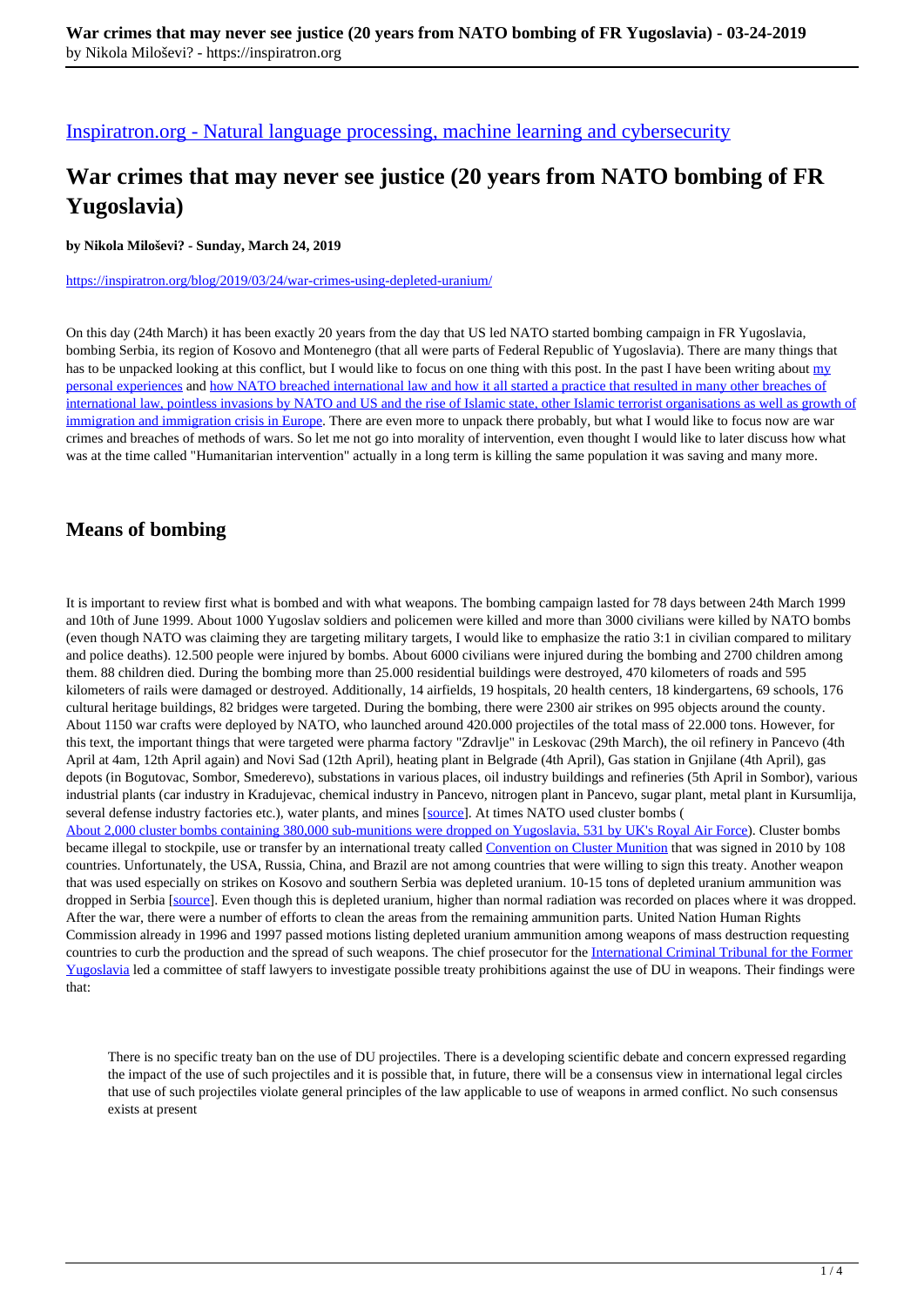Unfortunately, the UN Human Rights Commission's motions are not binding to countries and do not mean much. However, there are still requests for banning this type of weapon coming from both academia and non-governmental sector. There is an International Coalition to Ban Uranium Weapons, a coalition of over 155 NGOs asking for ban of such weapons and even states have been trying to advocate for the ban on depleted uranium weapons. European parliament repeatedly was passing resolutions requesting bans on this kind of weapons (even though UK was using it, but that may be as well one of the hidden reasons to leave EU). UK and France are the only two EU countries rejecting the ban. As these countries are also members of UN security council, in addition to the US, the legality of these weapons are maintained (though may not be the morality). In 2007, France, Britain, the Netherlands, and the Czech Republic voted against a United Nations General Assembly resolution to hold a debate in 2009 about the effects of the use of armaments and ammunitions containing depleted uranium. All other European countries voted in favor or abstained.

In December 2012, 155 states supported a United Nations' General Assembly resolution that recalled that, because of the ongoing uncertainties over the long-term environmental impacts of depleted uranium identified by the United Nations Environment Programme, states should adopt a precautionary approach to its use.

As it is stated, there are still uncertainties about environmental damage depleted uranium causes. However, for years in Serbia it has been associated with increasing trend of cancer and leukemia in population.



Location in Serbia and Kosovo where NATO used bombs with depleted uranium

It is needless to say that bombing pharma, chemical, electrical or oil factories result in enormous pollution. The pollution caused by these substances can become a cause of cancer and other illnesses many years later.

Recently, in Serbia was formed a Commission for investigating the consequences of NATO bombing (National Assembly formed this commission). The Commission with the Institute for public health "Milan Jovanovic Batut" are currently still working on a study, however, a couple of weeks ago they have come out with initial results stating that statistically significant increase in tumor illnesses can be seen in children. The most common tumors in children between 0-4 years of age are neuroectodermal, in children aged 5-9 are blood cancers, 10-14 brain tumors and 15-18 year old suffer mainly from solid tumors. They stated that initially, they examined children, as they are less exposed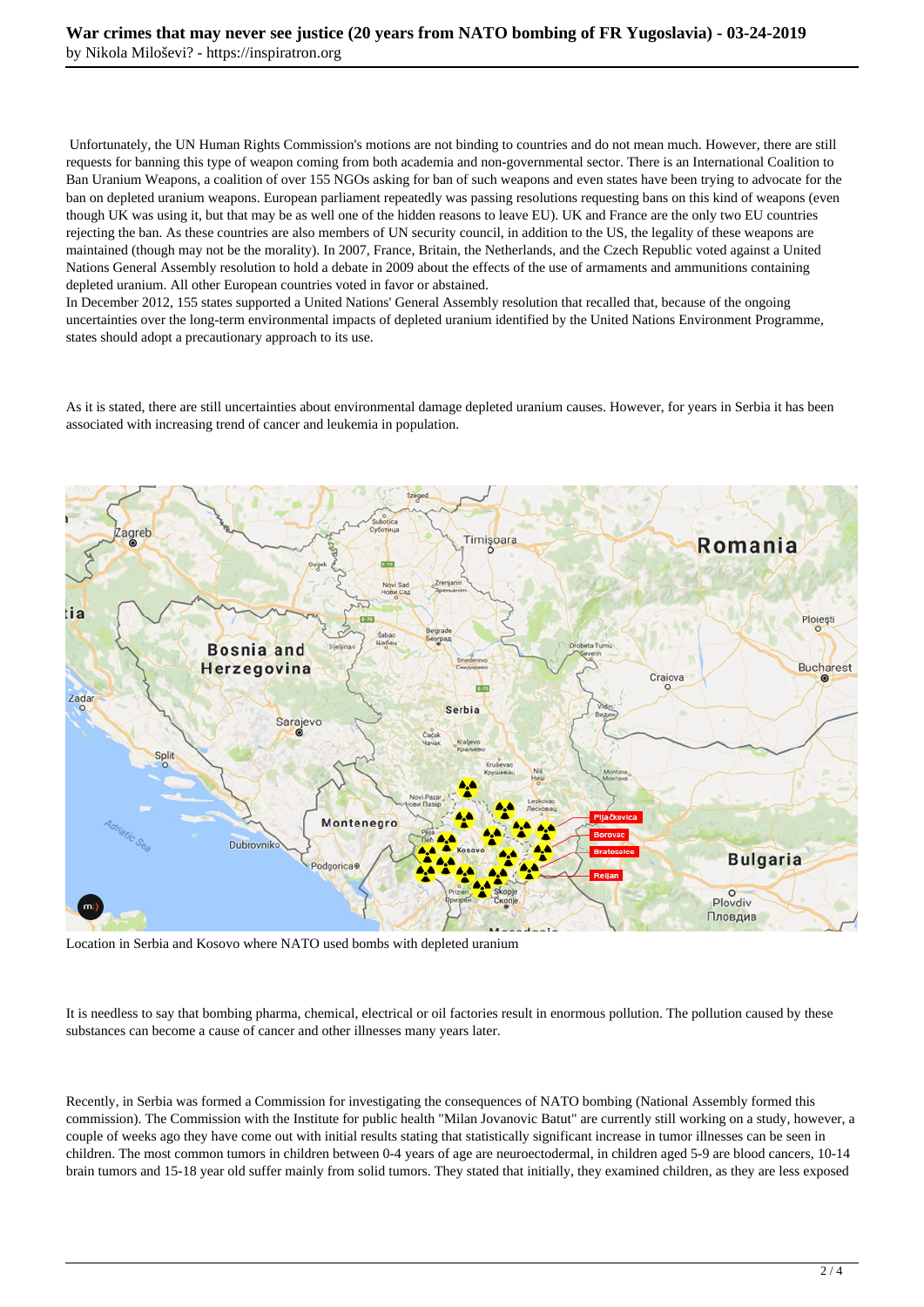to other factors (such as smoking and similar). They stated that because of this distribution they believe that those generations were exposed to toxins that caused that increase and that its likelihood of the toxin being from the pollution or radiation caused by bombing is very high. Unfortunately, the study is not finished, nor public as of this day, so everything written here is based on a press conference that was held a couple of weeks ago and could not be checked.

Similar studies were done even before. After the war, Military Medical Academy (which is the best medical institution in the country) was doing a study of how much soldiers who were exposed to depleted uranium ammunition had higher risk of certain diseases. They were following about 2000 soldiers and their children (1752 children), as a control group was taken children born earlier (between 1995-1999). There was a finding that children born during the bombing had more often anomalies - some endocrine and metabolic condition. However, the study was stopped pretty much immediately after these findings, the official explanation was the study did not have big enough sample for statistical analysis. Unofficial explanation was that the new government stopped that study (unfortunately this types of studies get politicized quite often).

There have been also quite extensive debate in Italy whether the soldiers who were deployed in Kosovo and Bosnia where depleted uranium was used suffer from higher risks of getting cancer. Panel of scientists claimed it is the case [source, source2], while some studies deny this [source].

There were experts groups doing investigations on Kosovo on locations depleted uranium was used (112 locations) from various UN and other national and international organizations. Practically all experts measured increased radiation levels and recommended evacuation of population and cattle from these areas [source].

Several international reportages were made such as:

https://www.youtube.com/watch?v=USYnPI\_mUng

https://www.youtube.com/watch?v=6KrQvS40hds

Even the following documentary:

https://www.youtube.com/watch?v=0L6mGh-u76A

 So after these all, it is clear that there is a strong suspicion that the effects of the NATO bombing can be seen in various health anomalies and conditions in population. Whether the effects were from the depleted uranium or pollution from the plants is still not totally clear, however, there are reasonable suspicions that depleted uranium is dangerous.

## **Not allowing justice**